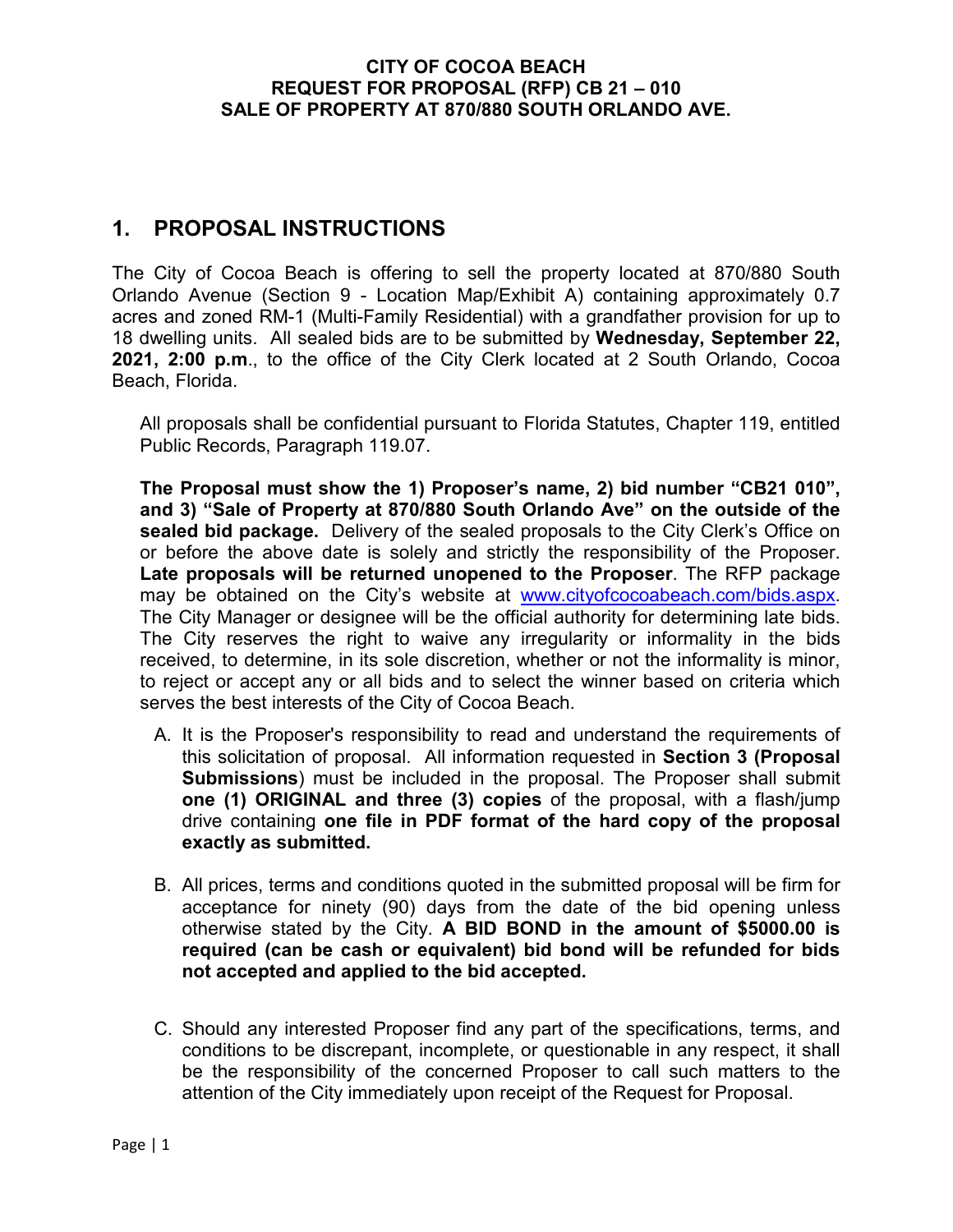# **2. PROPERTY INFORMATION**

The property currently consists of three (3) lots. One lot (880) is clearly separate, has a distinct legal description and its own address. The remaining two (2) lots are bound together in one legal description and have one address (870). Together, and if left in their current configuration, the vested density is 6 units on the 880 parcel and 12 units on the 870 parcel, for a total of 18 units. If the entire property is joined in a Unity of Title, the vested density remains at 18 units.

Should there be any action to re-subdivide the parcels to create lots of different dimensions and layout, even if the resultant lots meet current zoning regulations, the vested density would be forfeited and the currently allowable density of 8 du/ac for the RM-1 zoning category would be applied.

Note: The City does not represent that the density of 18 units is actually achievable considering height limits, setbacks and other current development standards. The density as stated will not be allowed as a basis for any sort of variance from current development standards.

# **3. PROPOSAL SUBMISSIONS**

The current appraised value of the property is **\$795,000 (appraised value). The City will accept and evaluate all offers.**

All proposals shall include one of the following:

1) A dollar bid accompanied by a conceptual development proposal describing the intended use of the land that is consistent with the City Charter, Comprehensive Plan, or Land Development Regulations. The development proposal shall include the type of housing, number of units, parking, approximate height, etc. Qualitative factors may include previous experience with similar developments,

familiarity with Cocoa Beach Land Development Code, and any site amenities or distinguishing characteristics of the proposed construction.

Proposers should include a single page narrative describing their capability and intent to achieve the quantitative and qualitative factors for the development.

2) A straight bid without a conceptual development proposal.

# **4. PROJECT COORDINATOR**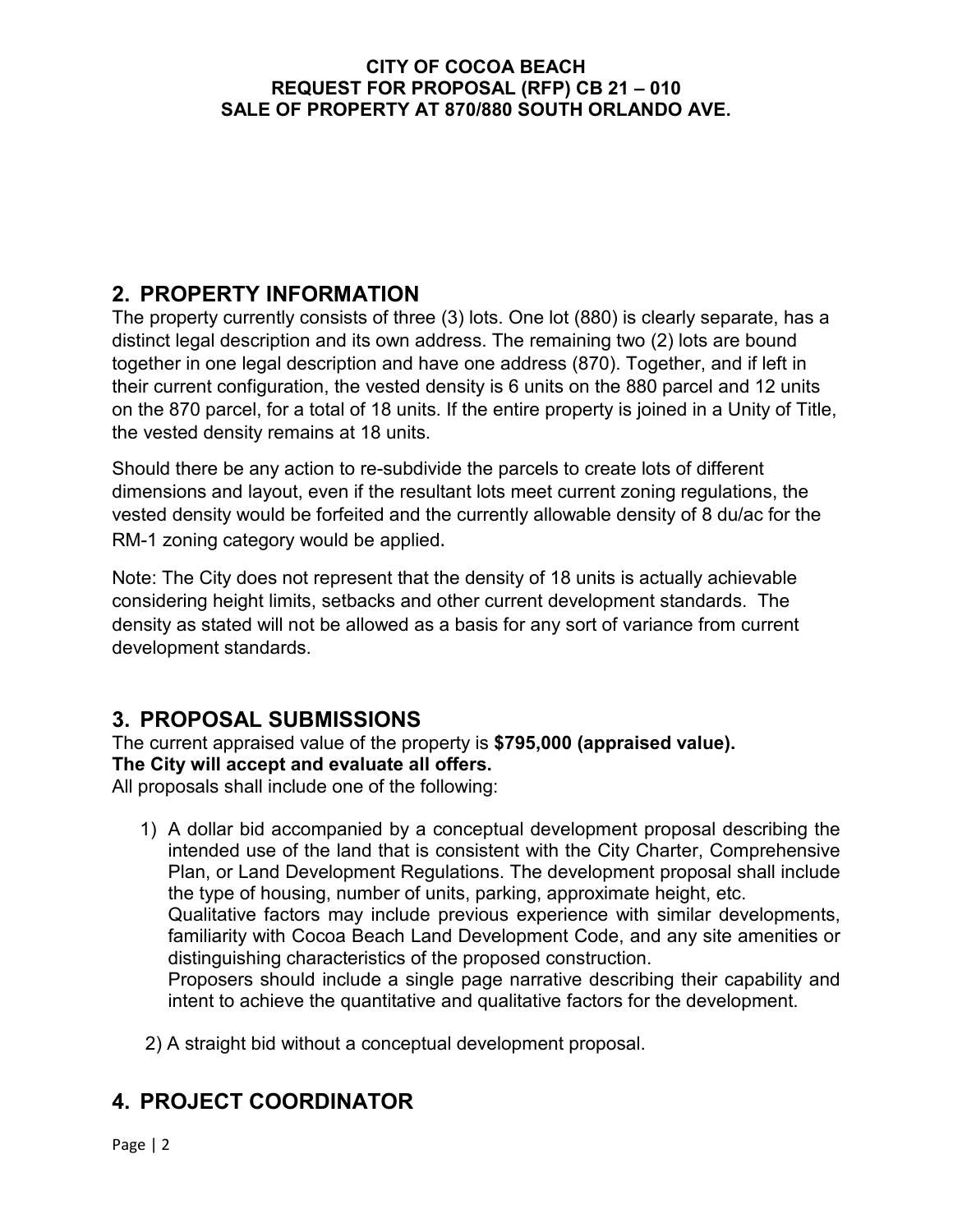The project coordinator and designated liaisons for the RFP is:

### **Wayne Carragino, Contracts/Project Manager Phone 321 – 868 – 3215 Email: wcarragino@cityofcocoabeach.com**

### **5. SCHEDULE OF EVENTS**

The Schedule as listed below is the City's intended course of action for this project. The City will follow the schedule to the extent possible; however, the City reserves the right to change both the sequence and timing if deemed necessary.

Sunday, August 15, 2021 Advertise RFP

Wednesday, September 22, 2021 Proposals Due/Public Opening (2:00pm)

Thursday, October 21, 2021 City Commission Award of Property Sale

## **6. PUBLIC OPENING AND PROPOSAL EVALUATIONS**

- **A.** All bids will be publicly opened immediately following the deadline for submission of the proposals. The purpose of the public bid opening is for an acknowledgement of bids received. No award will be made or implied at this time. Bid documents will not be reviewed or evaluated at the bid opening. No discussion of any nature concerning the bid will be held at this time. A copy of the bid opening form will be posted to city's website after opening.
- **B.** In accordance with the direction of the City of Cocoa Beach Commission at the May 6, 2021 meeting; a selection committee comprised of the Mayor, City Manager, and Chair of the Planning Board shall review all proposals received. The committee shall evaluate all proposals from a qualitative and quantitative perspective. The committee will rank all proposals in order of what the committee determines to be in the best interest of the city. The committee will make a recommendation to the City Commission.

The City Commission will make the final determination of the sale of the property.

### **7. CONTRACT AGREEMENTS**

The city anticipates entering into an agreement with the Proposer who submits the proposal judged by the City Commission to be in the best interest of the city. This Request for Proposal does not constitute an offer or a contract with the Proposer.

A contract shall not exist until approved by the appropriate levels of authority in the city and properly executed. The Request for Proposal shall be included in and be made a part of the final sales agreement.

### **8. CLARIFICATIONS OF THE PROPOSAL**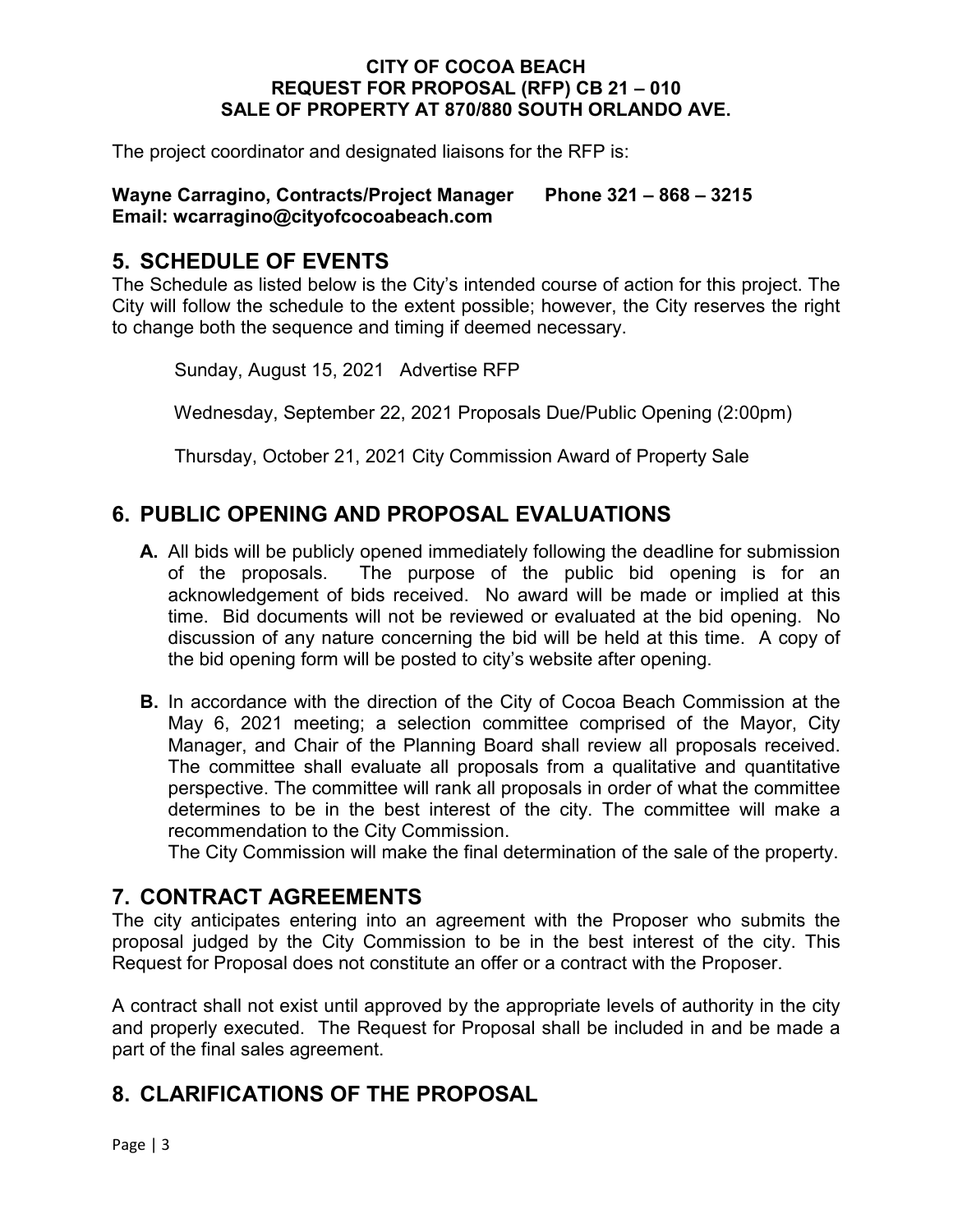The Proposer shall examine all bid documents and shall judge all matters relating to the adequacy and accuracy of such documents. **Any inquiries, suggestions or requests concerning clarification or solicitation for additional information shall be submitted to the Project Coordinator (see Section 4).** Written responses, as deemed appropriate, will be provided by the Project Coordinator and posted on the city web page. It is the proposer's responsibility to check for postings. The city shall not be responsible for interpretations given by any other city employee or representatives.

### **9. PROPERTY LOCATION MAP**